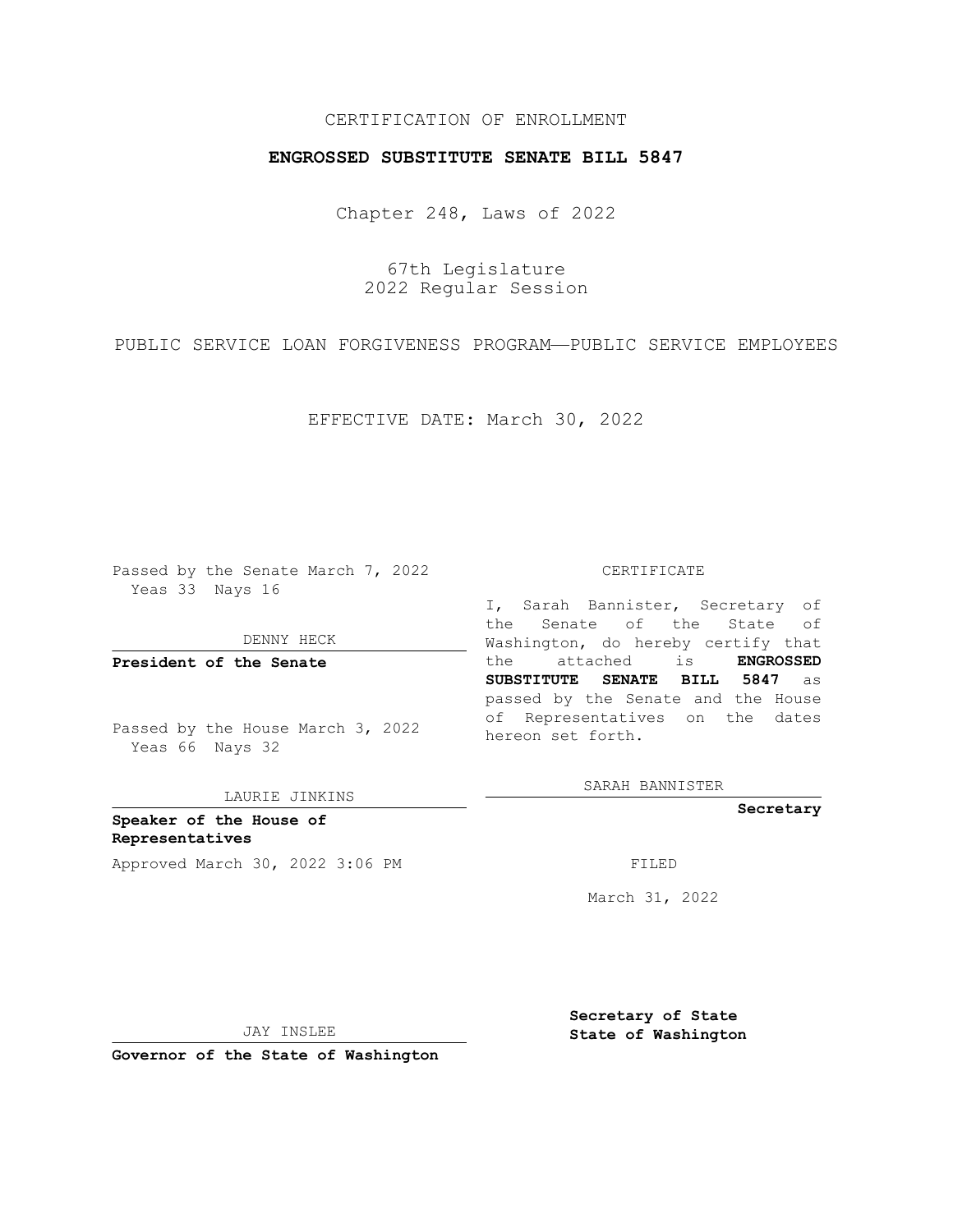### **ENGROSSED SUBSTITUTE SENATE BILL 5847**

AS AMENDED BY THE HOUSE

Passed Legislature - 2022 Regular Session

# **State of Washington 67th Legislature 2022 Regular Session**

**By** Senate Higher Education & Workforce Development (originally sponsored by Senators Liias, Randall, Das, Hasegawa, Keiser, Kuderer, Lovick, Nguyen, Nobles, Saldaña, and C. Wilson)

READ FIRST TIME 02/02/22.

 AN ACT Relating to providing information to public service employees about the public service loan forgiveness program; adding a new section to chapter 28B.77 RCW; adding a new section to chapter 43.41 RCW; adding new sections to chapter 41.04 RCW; creating new 5 sections; and declaring an emergency.

BE IT ENACTED BY THE LEGISLATURE OF THE STATE OF WASHINGTON:

 NEW SECTION. **Sec. 1.** (1) The legislature recognizes that our country faces a student loan debt crisis. Nationally, Americans owe \$1.73 trillion in student loans. In Washington state, about 767,300 student loan borrowers owe nearly \$27.4 billion of outstanding debt, more than \$35,700 per borrower on average.

 (2) Student loan debt is a multigenerational issue that affects borrowers of all ages and jeopardizes millions of families' long-term financial security. While student loan balances have risen for all age groups, older borrowers have seen the largest increase. Student loan defaults rise with the borrower's age, and parents and grandparents take on debt to help their children and grandchildren pay for their education. Borrowers are increasingly defaulting on their debts, resulting in income garnishment and deductions from 20 federal tax refunds or social security payments.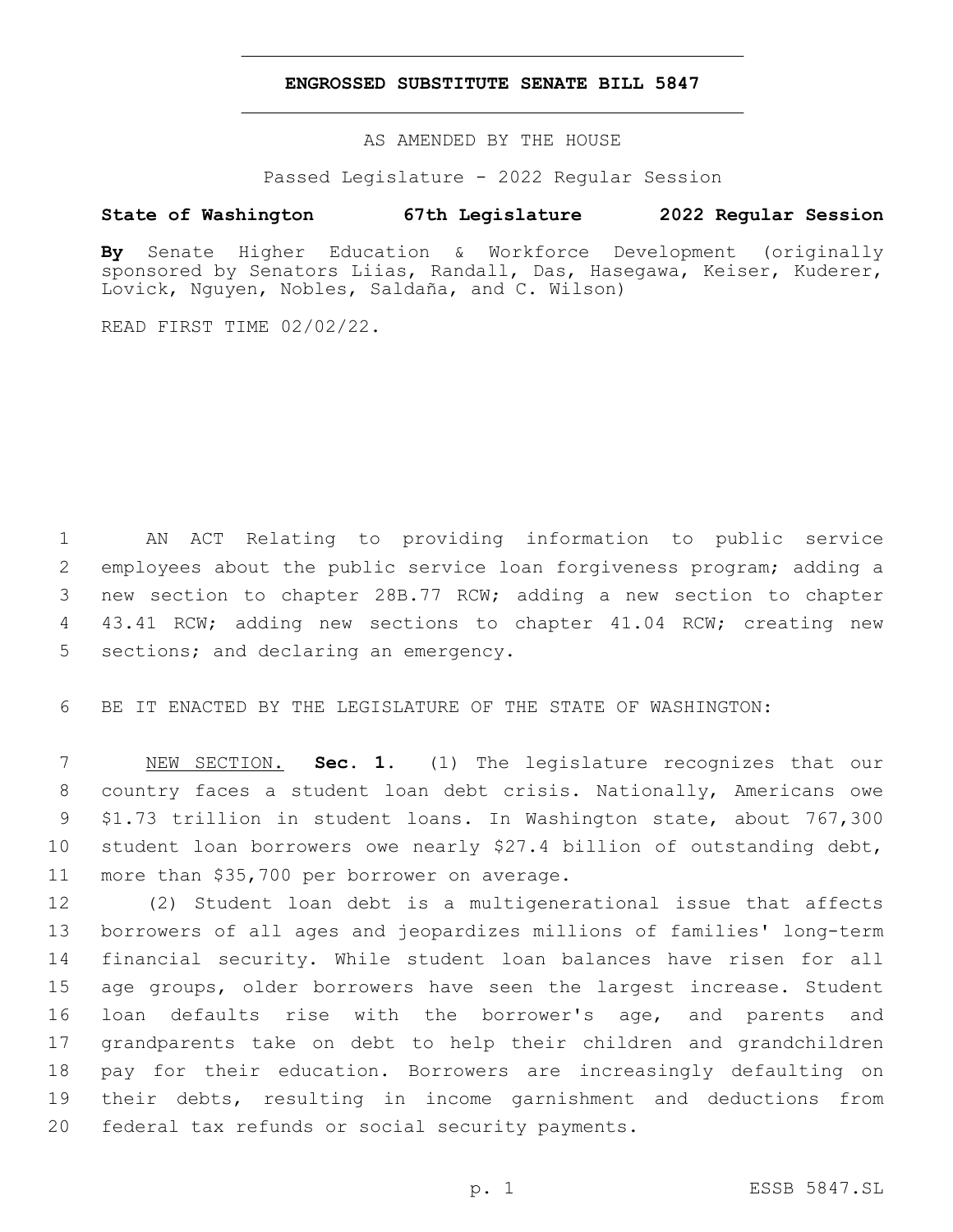(3) The legislature further recognizes that the federal government offers and provides loan forgiveness for individuals who have worked in a public service job full time and have made qualifying payments towards their student loans. Unfortunately, the eligibility criteria to qualify for this program has been complex, leading to low approval rates for individuals who would otherwise qualify. By providing more public awareness of this program, the legislature intends to help alleviate the student loan debt burden of those who have committed their lives to public service.

(4) It is the intent of the legislature to do the following:

 (a) Develop materials to increase awareness of the federal public 12 service loan forgiveness program;

 (b) Create a program for state agencies to certify employment for the purpose of the public service loan forgiveness program;

 (c) Have public service employers collaborate on a statewide initiative to improve access and remove barriers to the public service loan forgiveness program for all public service employees in 18 the state; and

 (d) Acknowledge the work done outside the classroom by part-time academic employees, allowing for those hours to be counted towards the definition of full time for the public service loan forgiveness 22 program as set forth in 34 C.F.R. Sec. 685.219.

 NEW SECTION. **Sec. 2.** A new section is added to chapter 28B.77 24 RCW to read as follows:

 (1) The student loan advocate, established in RCW 28B.77.007, shall develop, and update annually as necessary, materials designed to increase awareness of the public service loan forgiveness program. 28 Materials include, at a minimum:

 (a) A standardized letter for public service employers to send to their employees briefly summarizing the public service loan forgiveness program, information about what eligible employees are required to do in order to benefit from the program, and how an eligible employee may contact their student loan servicer for 34 additional resources;

 (b) A detailed fact sheet describing the public service loan forgiveness program, including the official website address maintained by the United States department of education for the program and contact information for the student loan advocate; and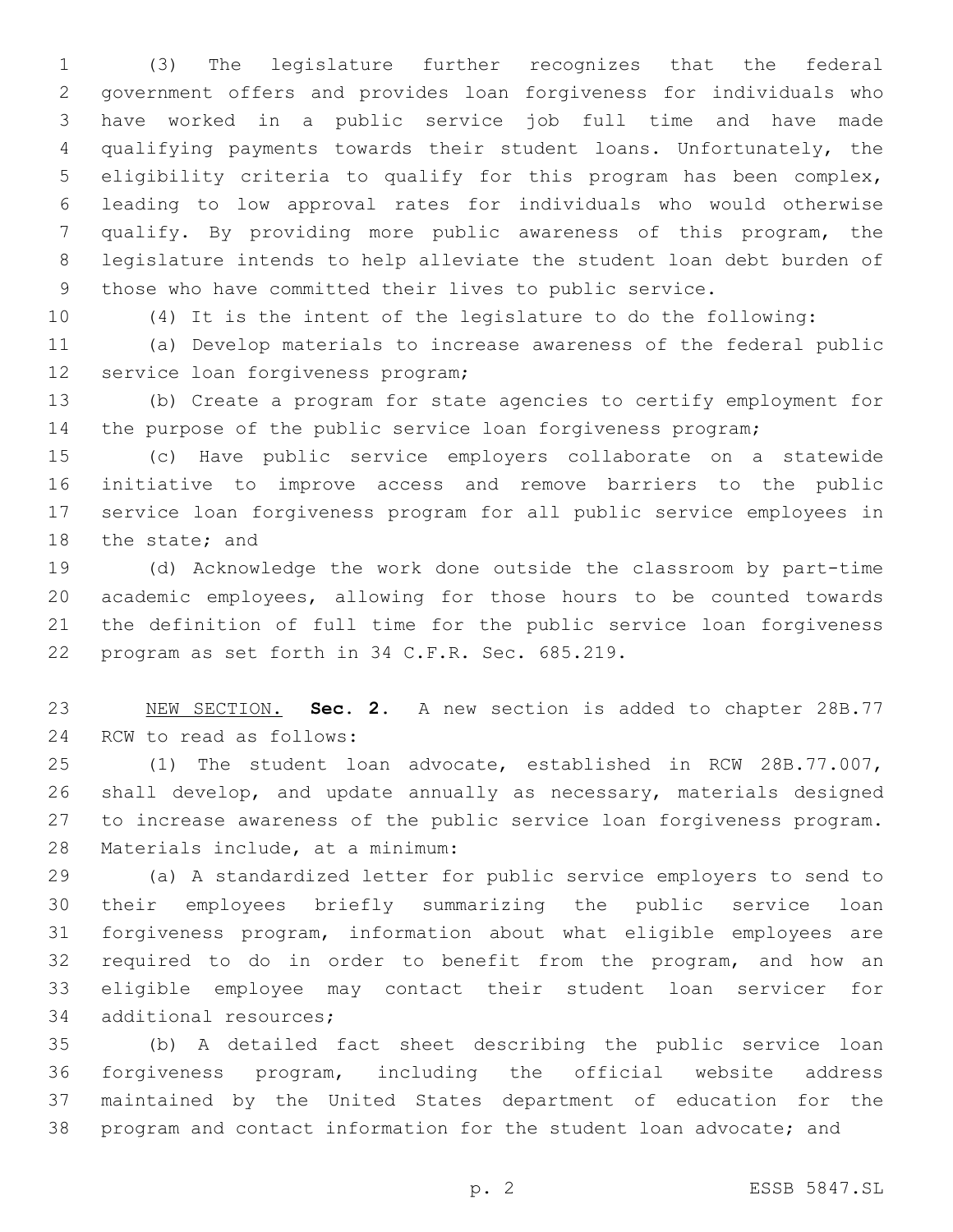(c) A document containing frequently asked questions about the 2 public service loan forgiveness program.

 (2) The student loan advocate shall coordinate with the office of financial management, the secretary of state, local governmental entities, and other relevant agencies and public service employer entities to ensure that public service employers receive materials 7 developed in subsection (1) of this section.

 (3) For purposes of this section, the definitions in this 9 subsection apply:

(a) "Public service employer" includes the following:

 (i) Any governmental entity including state, county, city, or other local government entity including political subdivisions, such as office, department, independent agency, school district, public 14 college or university system, public library system, authority, or 15 other body including the legislature and the judiciary;

 (ii) Any employer that has received designation as a tax-exempt organization pursuant to Title 26 U.S.C. Sec. 501(c)(3) of the federal internal revenue code of 1986, as amended;

 (iii) Any other entities identified as a public service job in 20 Title 20 U.S.C. Sec. 1087e(m).

 (b) "Public service loan forgiveness program" means the federal loan forgiveness program established pursuant to Title 20 U.S.C. Sec. 23 1087e(m) and 34 C.F.R. Sec. 685.219.

 NEW SECTION. **Sec. 3.** A new section is added to chapter 43.41 25 RCW to read as follows:

(1) The office shall:26

 (a) Develop a program for state agencies to certify employment for the purposes of the public service loan forgiveness program by 29 July 1, 2023.

 (b) Assist the student loan advocate in creating and distributing materials designed to increase awareness of the public service loan forgiveness program set forth in section 1 of this act.

 (c) Collaborate with the student achievement council, the employment security department, the department of retirement systems, nonprofit entities, local government representatives, and other public service employers in developing a statewide initiative to improve access and remove barriers to the public service loan forgiveness program for all public service employees. The program established for state agencies in this section and the certification

p. 3 ESSB 5847.SL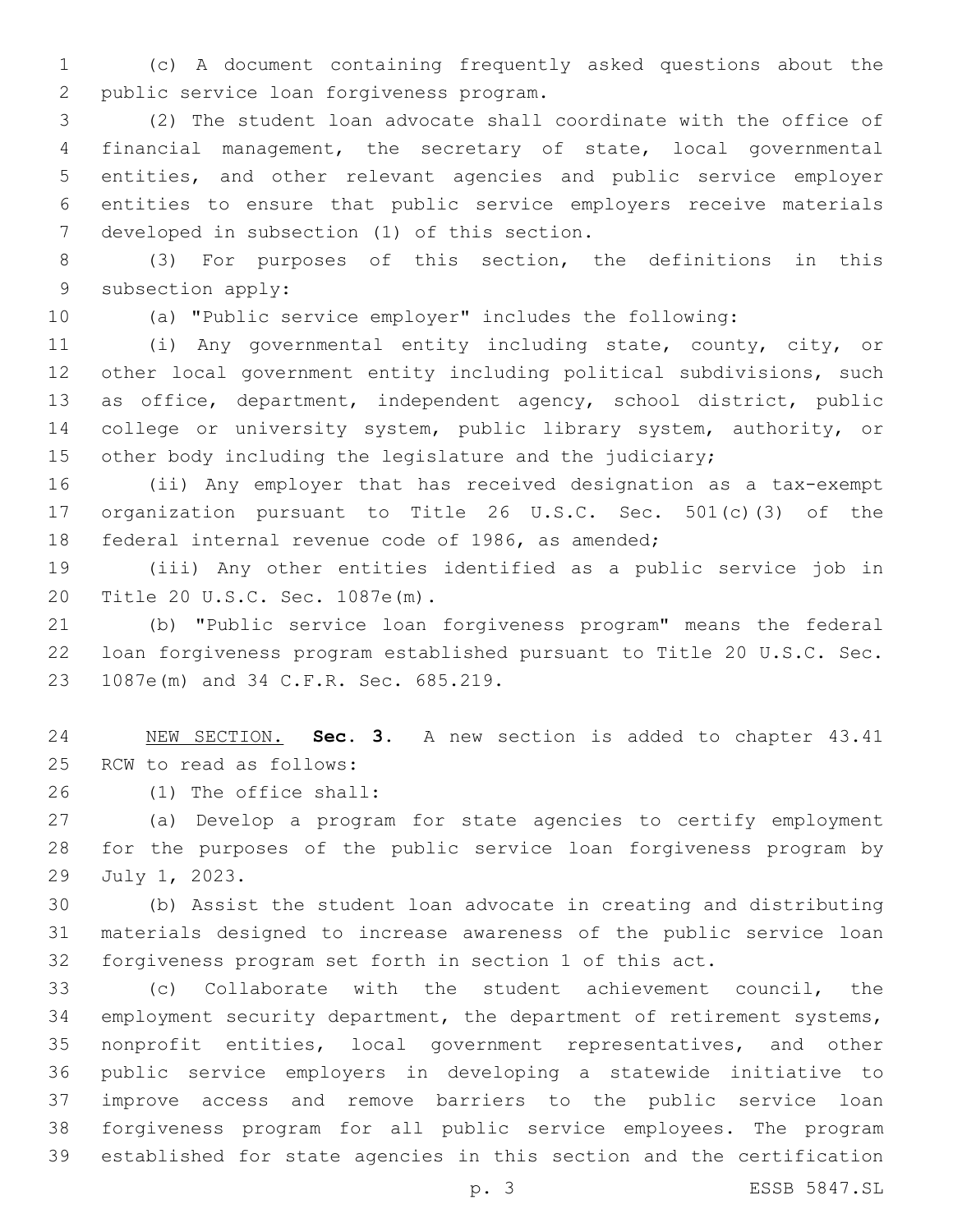process in section 4 of this act may be considered in the development of the initiative. A plan for a statewide initiative must be developed and submitted to the higher education committees of the legislature by December 1, 2024, in compliance with RCW 43.01.036.

 (2) For purposes of this section, the definitions in this 6 subsection apply:

 (a) "Certifying employment" means either completing the employer sections of the public service loan forgiveness form or sharing data directly with the United States department of education that corresponds to the information required for the public service loan forgiveness form, as allowed by the United States department of 12 education.

(b) "Public service employer" includes the following:

 (i) Any governmental entity including state, county, city, or other local government entity including political subdivisions, such as office, department, independent agency, school district, public college or university system, public library system, authority, or other body including the legislature and the judiciary;

 (ii) Any employer that has received designation as a tax-exempt organization pursuant to Title 26 U.S.C. Sec. 501(c)(3) of the federal internal revenue code of 1986, as amended;

 (iii) Any other entities identified as a public service job in 23 Title 20 U.S.C. Sec. 1087e(m).

 (c) "Public service loan forgiveness program" means the federal loan forgiveness program established pursuant to Title 20 U.S.C. Sec. 26 1087e(m) and 34 C.F.R. Sec. 685.219.

 (d) "State agency" or "agency" means departments, offices, agencies, or institutions of state government, the legislature, institutions of higher education, school districts, and educational 30 service districts.

 NEW SECTION. **Sec. 4.** A new section is added to chapter 41.04 32 RCW to read as follows:

 (1) As soon as available, a state agency shall provide the materials described in section 2 of this act in written or electronic 35 form to:

36 (a) All employees annually;

 (b) Newly hired employees within 30 days of the employee's first 38 day of employment.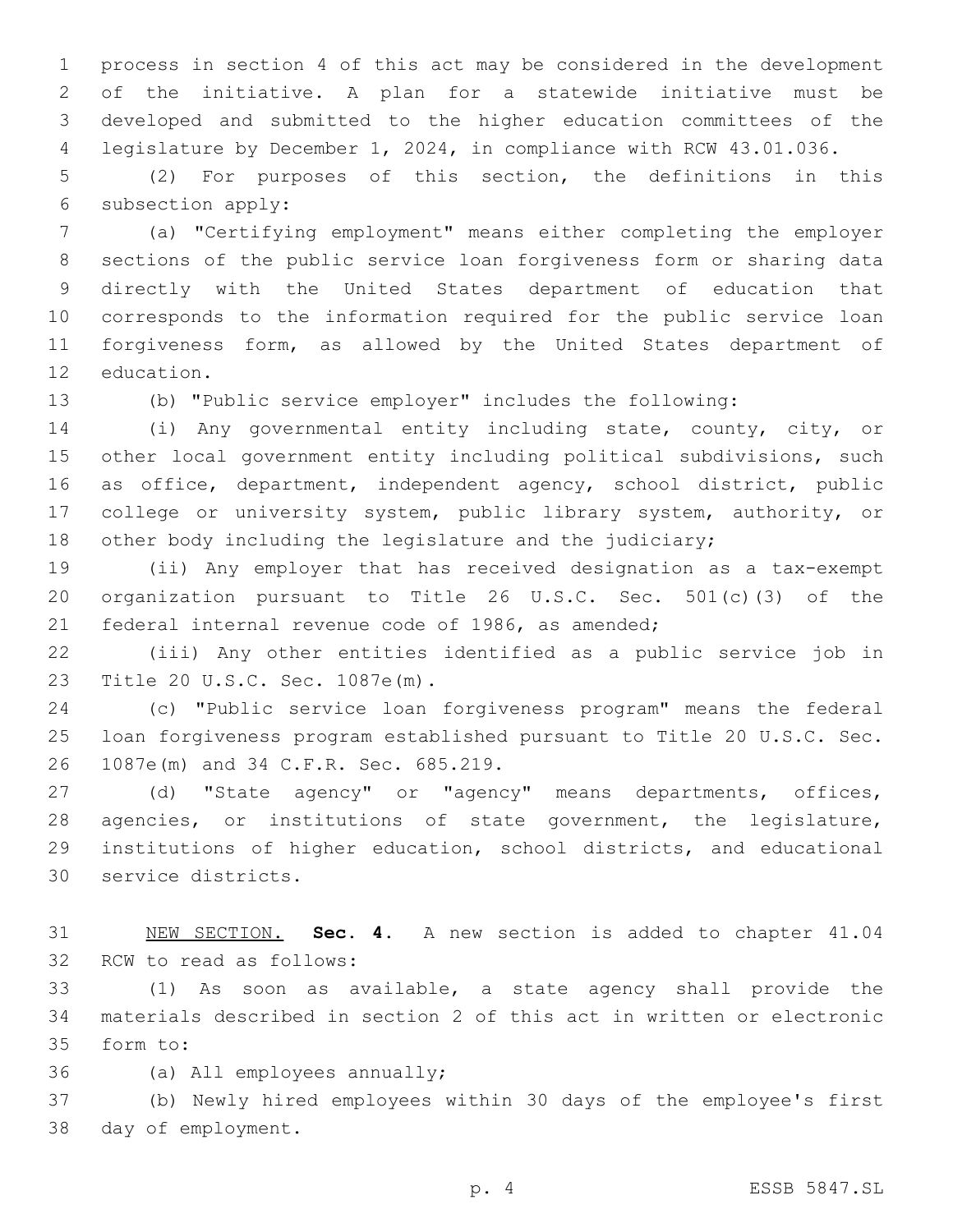(2) A state agency must certify employment for the purposes of the public service loan forgiveness program in accordance with the program established in section 3 of this act beginning July 1, 2023.

 (a) If a state agency does not directly certify employment with the United States department of education, the state agency must annually provide notice of renewal and a copy of the public service loan forgiveness form with employer information and employment certification sections of the form already completed reflecting at 9 least the last 12 months of employment to:

 (i) An employee who requests a public service loan forgiveness 11 form;

 (ii) Any current employee for whom the state agency has previously certified employment, unless the employee has opted out; 14 and

 (iii) An employee upon separation from service or employment, unless the employee has opted out. The notice of renewal and completed employer sections of the public service loan forgiveness form provided to a separated employee must be sent within 60 days of separation and are exempted from the annual requirement set forth in 20 subsection  $(2)$  (a) of this section.

 (b) A state agency shall not unreasonably delay in certifying 22 employment.

 (c) A state agency must seek permission from its employees prior 24 to certifying their employment.

 (d) Institutions of higher education must use the calculation established in section 5 of this act and may apply it retroactively to determine whether a part-time academic employee is considered full time for the public service loan forgiveness program.

 (e) A state agency may send the information necessary for public service loan forgiveness employment certification to the United States department of education, or its agents, if the United States department of education permits public service employers to certify employment for past or present individual employees or groups of employees directly, notwithstanding other provisions of law.

 (f) The office of financial management is authorized to adopt 36 rules for the purpose of this section.

 (3) An employee of a state agency may opt out of the employment certification process established in section 3 of this act at any 39 time.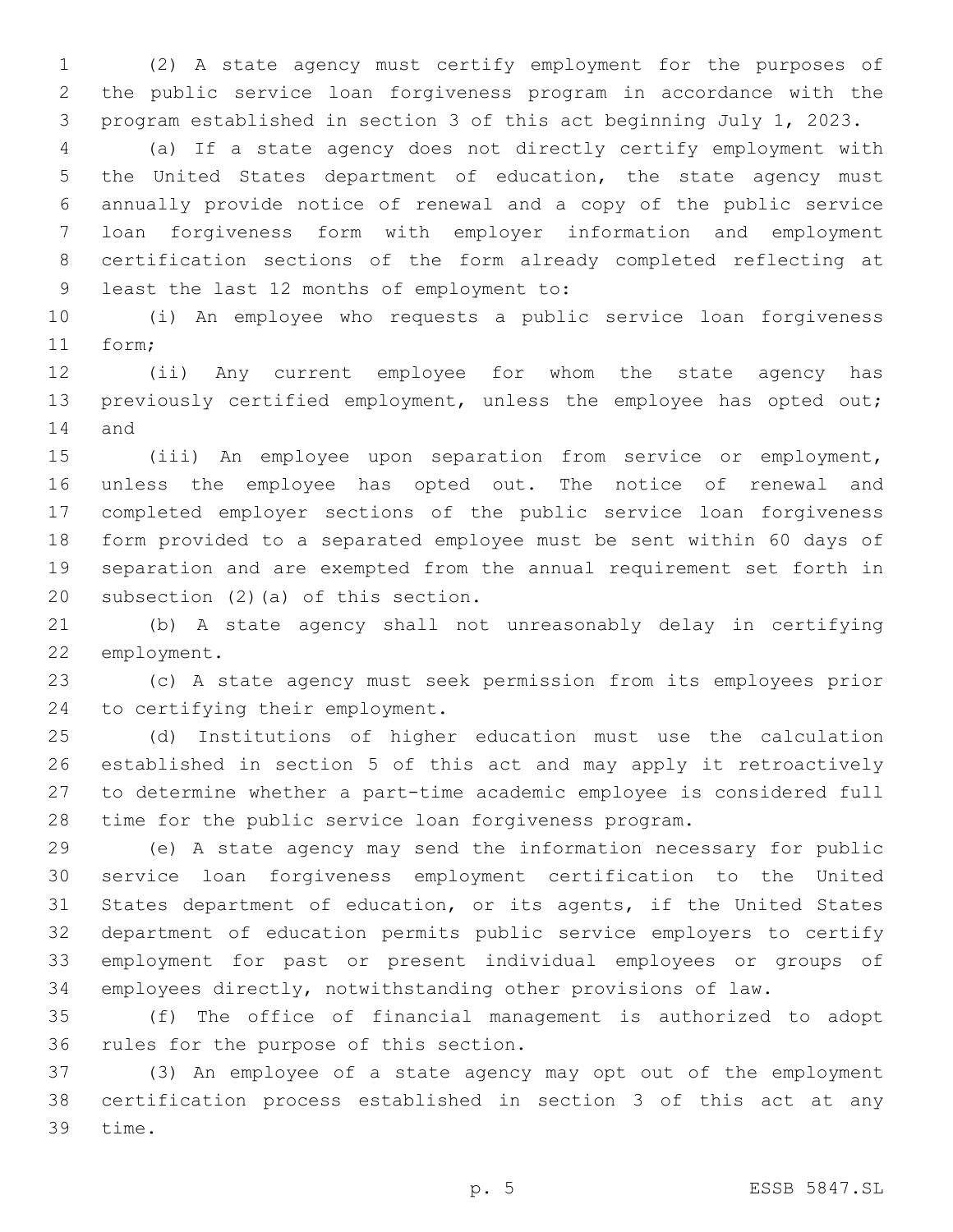(4) For purposes of this section, the definitions in this 2 subsection apply:

 (a) "Certifying employment" means either completing the employer sections of the public service loan forgiveness form or sharing data directly with the United States department of education that corresponds to the information required for the public service loan 7 forgiveness form.

 (b) "Full time" has the same meaning as set forth in 34 C.F.R. 9 Sec. 685.219.

(c) "Public service employer" includes the following:

 (i) Any governmental entity including state, county, city, or other local government entity including political subdivisions, such as office, department, independent agency, school district, public 14 college or university system, public library system, authority, or other body including the legislature and the judiciary;

 (ii) Any employer that has received designation as a tax-exempt organization pursuant to Title 26 U.S.C. Sec. 501(c)(3) of the federal internal revenue code of 1986, as amended;

 (iii) Any other entities identified as a public service job in 20 Title 20 U.S.C. Sec. 1087e(m).

 (d) "Public service loan forgiveness program" means the federal loan forgiveness program established pursuant to Title 20 U.S.C. Sec. 23 1087e(m) and 34 C.F.R. Sec. 685.219.

 (e) "State agency" or "agency" means departments, offices, agencies, or institutions of state government, the legislature, institutions of higher education, school districts, and educational 27 service districts.

 NEW SECTION. **Sec. 5.** A new section is added to chapter 41.04 29 RCW to read as follows:

 For the purpose of determining whether a part-time academic employee at an institution of higher education is considered full time for certifying employment for the public service loan forgiveness program, duties performed in support of, or in addition to, contractually assigned in-class teaching hours must be included. To calculate this, each hour of in-class teaching time shall be multiplied by 3.35 hours. This section shall not supersede any calculation or adjustment established by a collective bargaining agreement or employer policy for additional work done outside of in-class teaching. An institution of higher education shall not treat